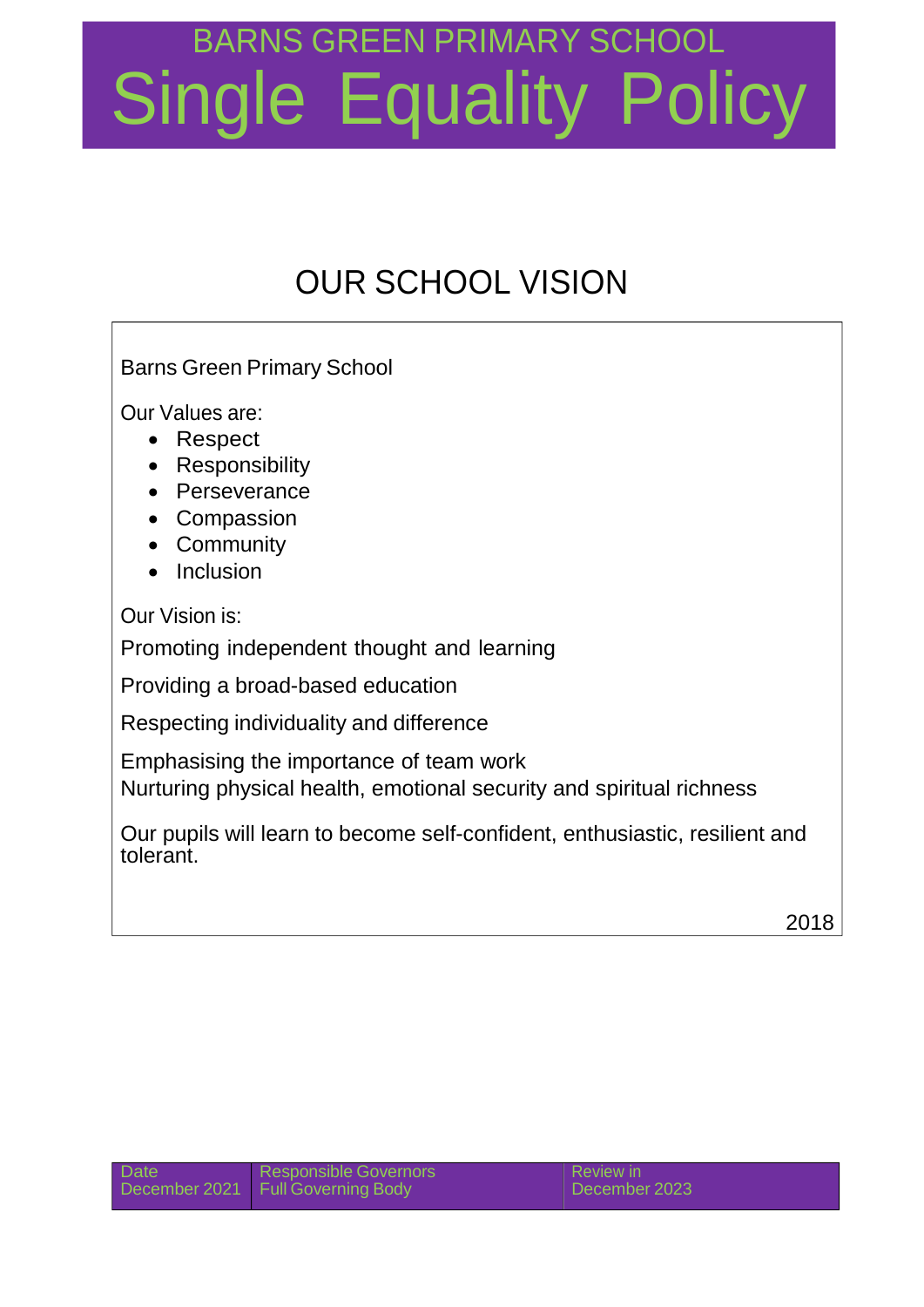## BARNS GREEN PRIMARY SCH e Equality

#### *1. OVERVIEW*

*1.1 This policy reflects the Single Equality Act 2010 which harmonises and replaces previous legislation including the Race Relations Act 1976, Disability Discrimination Act 1995, Gender Recognition Act 2004 and Sex Discrimination Act 1975. This policy therefore supersedes all previous school policies on Disability, Ethnicity (i.e. Race) and Gender.*

*1.2 The Single Equality Act combines the existing three duties into one new Equality Duty that covers all seven of the equality strands: age, disability, gender, gender- identity, race,* religion or belief and sexual orientation. In this school we will ensure that at every level, in all *our work and throughout all aspects of the school community and its life, everyone will be treated equally. This Single Equality Policy summarises the school's approach in ensuring equality for all.*

#### *2. OBJECTIVES*

*2.1 To ensure that all learners have equal access to a rich, broad, balanced and relevant curriculum.*

*2.2 To advance equality of opportunity by ensuring that teaching, learning and the curriculum promote equality, celebrate diversity and promote community cohesion by fostering good relations.*

*2.3 To eliminate any discrimination, harassment and victimisation. To ensure that no-one is unfairly or illegally disadvantaged as a consequence of their age, disability, gender, gender identity, sexual orientation, colour, race, ethnic or national origin, disability or religious beliefs.*

*2.4 To recognise and celebrate diversity within our community whilst promoting community cohesion.*

*2.5 To ensure that this policy is applied to all we do*

*2.6 To ensure that pupils and parents are fully involved in the provision made by the school.*

*2.7 To ensure that within the school budget, adequate funding is provided to underpin this policy and that intervention, positive and preventative action is funded where necessary.*

#### *3. GOOD PRACTICE*

*3.1 We strive to achieve a cohesive community and expect that children respect one another and behave with respect to one another, and that their parents feel fully engaged in the school.*

*3.2 We aim to enhance a wider sense of community locally, as well as in the context of the UK and the World communities.*

*3.3 We support the UN Convention on the Rights of the Child, the UN Convention on the Rights of People with Disabilities, and the Human Rights Act 1998. Through our policies and actions we undertake to ensure that every child and young person is healthy, safe, is able to*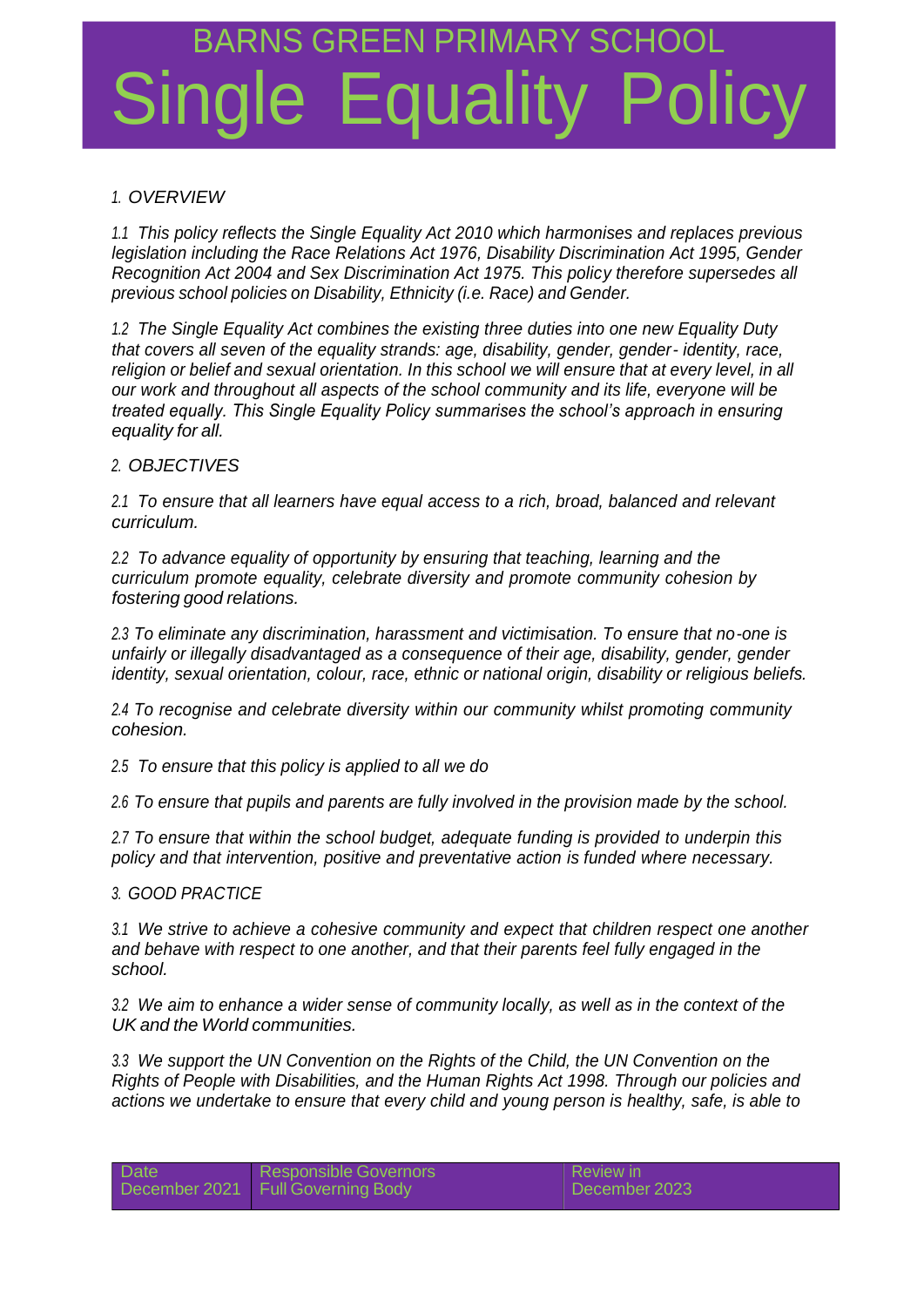### JS GREEN PRIMARY Single Equality Policy

*enjoy and achieve in their learning experience, and is able to contribute to the wider community.*

*3.4 We consider it prudent and sensible to maintain the practice of logging racist incidents and reporting them to the local authority. We monitor and log incidents that discriminate against children and young people or adults in our school with protected characteristics, egg homophobic bullying. We also monitor and log bullying incidents, particularly those directed towards those with special educational needs.*

#### *4. STRATEGIES*

*4.1 Monitoring, evaluation and review carried out by the Leadership Team will ensure that procedures and practices within the school reflect the objectives of this policy.*

*4.2 Parents and governors will be involved and consulted about the provision being offered by the school.*

*4.3 Teachers will ensure that the teaching and learning takes account of this policy.*

*4.4 The diversity within our school and the wider community will be viewed positively by all.*

*4.5 Diversity will be recognised as a positive, rich resource for teaching, learning and the curriculum.*

*4.6 Professional development opportunities will be provided for staff to provide them with the knowledge, skills and understanding they need to meet the requirements of this policy.*

*4.7 Contributions will be sought from parents and others to enrich teaching, learning and the curriculum.*

*4.8 The positive achievements of all pupils will be celebrated and recognised.*

#### *5. OUTCOMES*

*5.1 This policy will play an important part in the educational development of individual pupils.*

*5.2 It will ensure that all pupils are treated equally and as favourably as others.*

*5.3 The school will make all reasonable adjustments to promote equal opportunity and equal treatment of all members of the school community.*

*5.4 We are committed to meeting the individual needs of each child and will take full account of their age, disability, gender, gender-identity, race, religion or belief and sexual orientation in accordance with the requirements of The Single Equality Act 2010*

#### *6. EQUALITY OBJECTIVE*

*6.1 The Equality Act 2010 requires schools to publish specific and measurable equality objectives. Our equality objectives are based on our analysis of data and other evidence.*

*6.2 Our equality objectives focus on those areas where we have agreed to take action to improve equality and tackle disadvantages.*